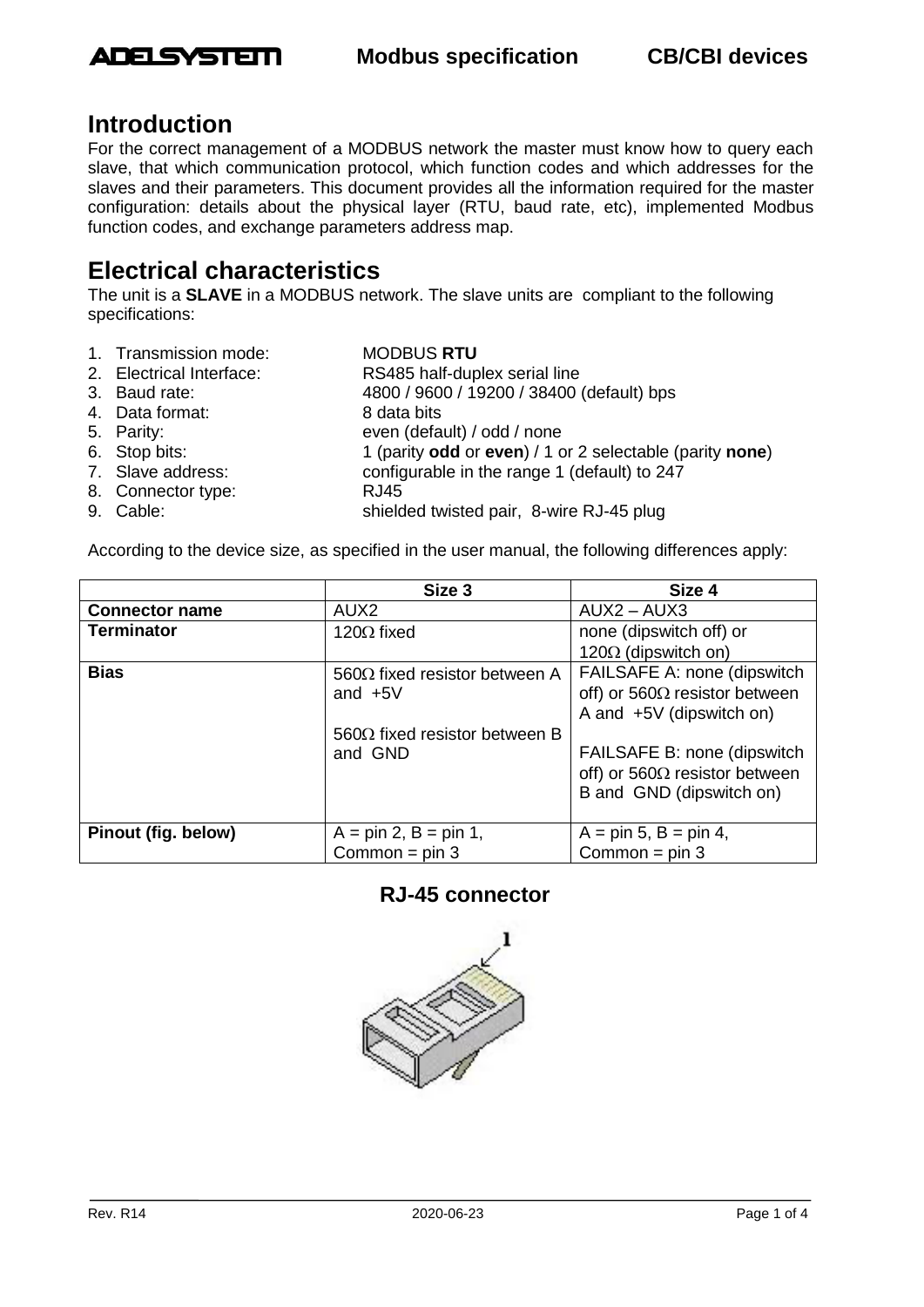

# **Functional characteristics**

The slave waits for a request from the master, and checks the received packet before performing the action requested in it. In case of errors in the request (e.g. illegal function, illegal address, etc..), the master is notified with an error packet. If no errors are found, the requested action is performed and a reply is sent to the master. All the parameters are 16 bit Holding Registers (HR), with address range 40001-40114.

As far as the Modbus communications is concerned, the device can be operated in **monitoring mode** or in **configuration mode**. For the setting of the monitoring and configuration mode refer to the product user manual.

The **configuration mode** is activated engaging the relevant dipswitch or jumper in conjunction with a battery chemistry selected by means of the device hardware controls at powerup. The configuration mode allows customizing the charging curve of the selected chemistry and storing the modified values in the device internal non-volatile memory. In the configuration mode, the device ignores the front panel controls and uses the parameter values recalled from the device non-volatile memory. However, if during the configuration mode the chemistry is changed with respect to the chemistry referred to by the stored parameters, the newly selected chemistry defaults are stored and the previously customized parameters are lost. The holding register 40027 provides information on whether the configuration mode is enabled (value  $= 1$ ) or not (value = 0). The configuration mode can be enabled or disabled as described when the battery is not connected to the device.

When the configuration mode is not enabled the device uses the front panel controls. The corresponding configuration holding registers become read-only and mirror the relevant configuration value set using the front panel controls (e.g. the holding register 40072 displays the charge current limit currently set by the front panel potentiometer; the holding register 40104 displays the buffering time in units of seconds corresponding to the front panel time buffering control). Such operating mode is called the **monitoring mode**.

The following hardware controls are always used in both the configuration and the monitoring mode and have no writable configuration holding register counterpart:

- The battery chemistry selection dipswitches or jumpers, which are read at powerup only
- The configuration mode enable dipswitch or jumper, which is read when no battery is connected.
- The "Selection out voltage" jumper, read at powerup only, and used to select the device rated output voltage (size 4 only – refer to the device user manual)

The following holding registers can always be written both in the configuration and the monitoring mode:

- Holding register 40001 (Address of slave unit)
- Holding register 40065 (History clear all: write the value 1 to clear all the histories)
- The history holding registers (only the value 0 to clear the respective history is accepted)

The alarms that are mapped as bitmask in holding registers are active when the bit value is 1. Note that valid values written to writable holding registers are automatically stored in the device non-volatile memory.

In configuration mode, in size 3 products, turn the front panel potentiometer completely clockwise to be able to perform the current limitation set in the holding register 40072.

The following Modbus functions for HR management are supported: function code 3 (read holding registers), function code 6 (preset single register), function code 16 (preset multiple registers). A summary of the implemented function codes follows.

*In all cases, the slave address must be within 1 and 247; the data addresses are computed subtracting 40001 from the holding register number, e.g. to access holding register 40092 the value (40092 – 40001) = 91 = 0x5B must be entered. The CRC at the end of each frame is*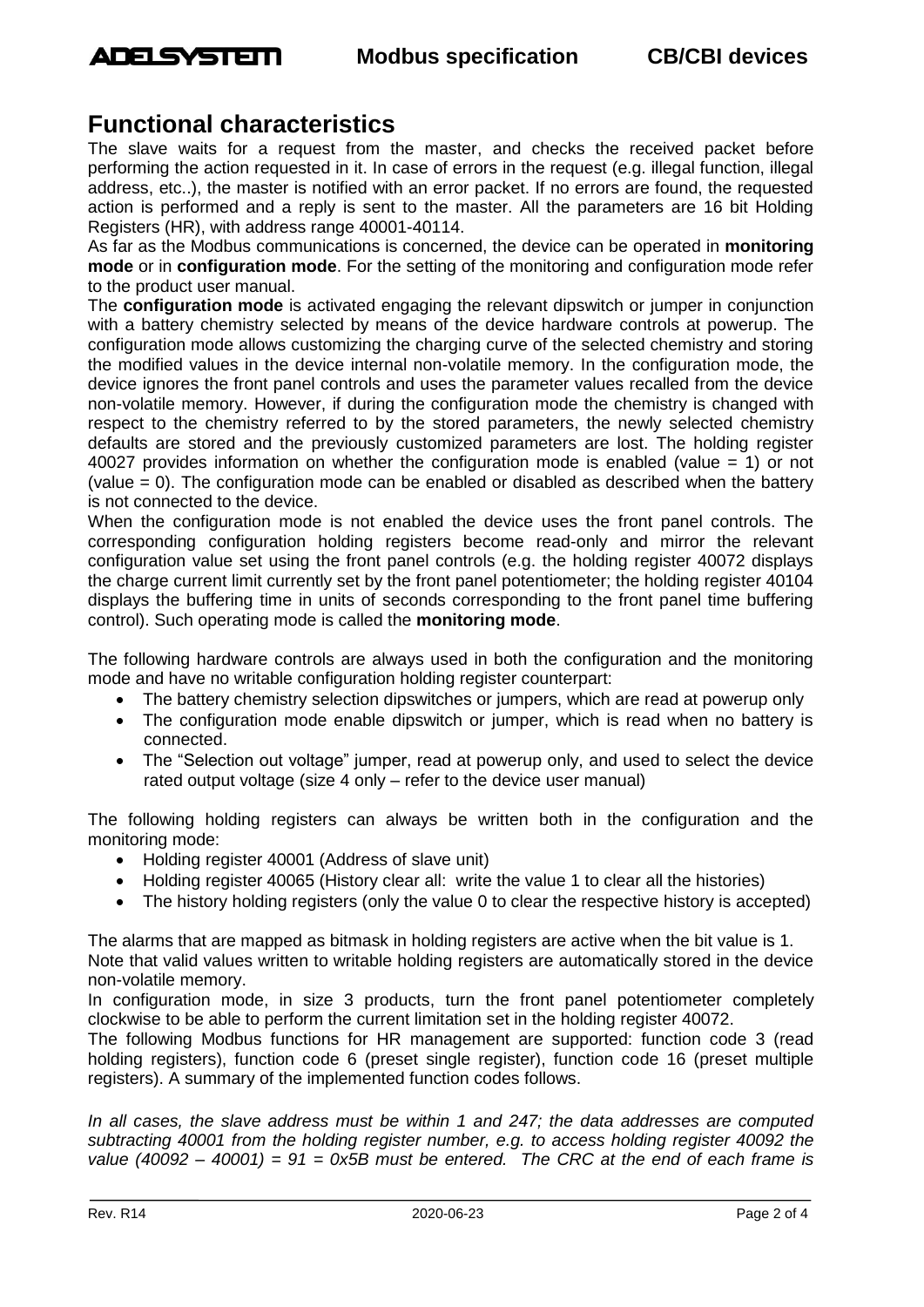

### **Modbus specification CB/CBI devices**

*computed as detailed in the "Modbus over serial line specification and implementation guide V1.02" document, available for free from [www.modbus.org.](http://www.modbus.org/)*

### **Function code 3 (0x03)**: Read Holding Register

#### **Request (Master to Slave)**

| Field name ->       | Slave address | Function code | <b>Start address</b> | Number of<br>reaisters (N) | <b>CRC</b> |
|---------------------|---------------|---------------|----------------------|----------------------------|------------|
| Field bytes ->      | byte          | byte          | 2 bytes              | 2 bytes                    | 2 bytes    |
| Range $\rightarrow$ | $0x01 - 0xF7$ | 0x03          | $0x0000 - 0x0071$    | $0x0001 - 0x0072$          | see text   |

Example 1 - reading the first holding register (i.e. the slave address) of a CBI280W having slave address 1 (factory default):

**01 03 00 00 00 01 84 0A**

Example 2 - reading all the 114 holding registers of a CBI280W having slave address 1 (factory default). **01 03 00 00 00 72 C5 EF**

#### **Response (Slave to Master)**

| Field name ->       | Slave address                          | <b>Function code</b> | Number of data<br>bytes to follow | Registers data   | <b>CRC</b> |
|---------------------|----------------------------------------|----------------------|-----------------------------------|------------------|------------|
| Field bytes ->      | byte                                   | bvte                 | byte                              | $N * 2$ bytes    | 2 bytes    |
| Range $\rightarrow$ | $0x01 - 0xF7$ (same<br>as the request) | 0x03                 | $2^*N$                            | actual data read | see text   |

Example: response of a CBI280W having slave address 1 (factory default) to a read request of the first holding register (i.e. its own slave address):

**01 03 02 00 01 79 84**

#### **Error (Slave to Master)**

| Field name ->       | Slave address                          | <b>Function code</b> | <b>Exception code</b> | CRC      |
|---------------------|----------------------------------------|----------------------|-----------------------|----------|
| Field bytes ->      | bvte                                   | byte                 | <sup>1</sup> byte     | 2 bytes  |
| Range $\rightarrow$ | $0x01 - 0xF7$ (same<br>as the request) | 0x83                 | $0x01 - 0x02$         | see text |

### **Function code 6 (0x06)**: Write Single Register

#### **Request (Master to Slave)**

| Field name ->  | Slave address | <b>Function code</b> | Data address of<br>the register | Value to write   | <b>CRC</b> |
|----------------|---------------|----------------------|---------------------------------|------------------|------------|
| Field bytes -> | byte          | byte                 | 2 bytes                         | 2 bytes          | 2 bytes    |
| Range<br>->    | $0x01 - 0xF7$ | 0x06                 | $0x0000 - 0x0071$               | 0x0000 to 0xFFFF | see text   |

#### **Response (Slave to Master)**

| Field name ->  | Slave address       | <b>Function code</b> | Data address of<br>Value written<br>the register |                    | <b>CRC</b> |
|----------------|---------------------|----------------------|--------------------------------------------------|--------------------|------------|
| Field bytes -> | byte                | byte                 | 2 bytes                                          | 2 bytes            | 2 bytes    |
| Range<br>->    | $0x01 - 0xF7$ (same | 0x06                 | $0x0000 - 0x0071$                                | $0x0001 - 0x$ FFFF | see text   |
|                | as the request)     |                      | (same as the                                     | (same as the       |            |
|                |                     |                      | request)                                         | request)           |            |

#### **Error (Slave to Master)**

| Field name ->       | Slave address                          | <b>Function code</b> | <b>Exception code</b> | CRC      |
|---------------------|----------------------------------------|----------------------|-----------------------|----------|
| Field bytes ->      | byte                                   | bvte                 | bvte                  | 2 bytes  |
| Range $\rightarrow$ | $0x01 - 0xF7$ (same<br>as the request) | 0x86                 | $0x01 - 0x02$         | see text |

### **Function code 16 (0x10)**: Write Multiple Register

#### **Request (Master to Slave)**

| Field name ->  | Slave<br>address | <b>Function</b><br>code | Data address of<br>the first register<br>(addr) | Number of<br>registers<br>to write<br>(N) | No. of data<br>bytes to<br>follow | <b>Values to</b><br>write                | <b>CRC</b> |
|----------------|------------------|-------------------------|-------------------------------------------------|-------------------------------------------|-----------------------------------|------------------------------------------|------------|
| Field bytes -> | l bvte           | bvte                    | 2 bytes                                         | 2 bytes                                   | bvte                              | $N * 2$ bytes                            | 2 bytes    |
| Range<br>->    | $0x01 -$<br>0xF7 | 0x10                    | $0x0000 - 0x0071$                               | 0x0000 to<br>0x0072                       | $2^*N$                            | data @addr,<br>data $@$ (addr+1)<br>etc. | see text   |